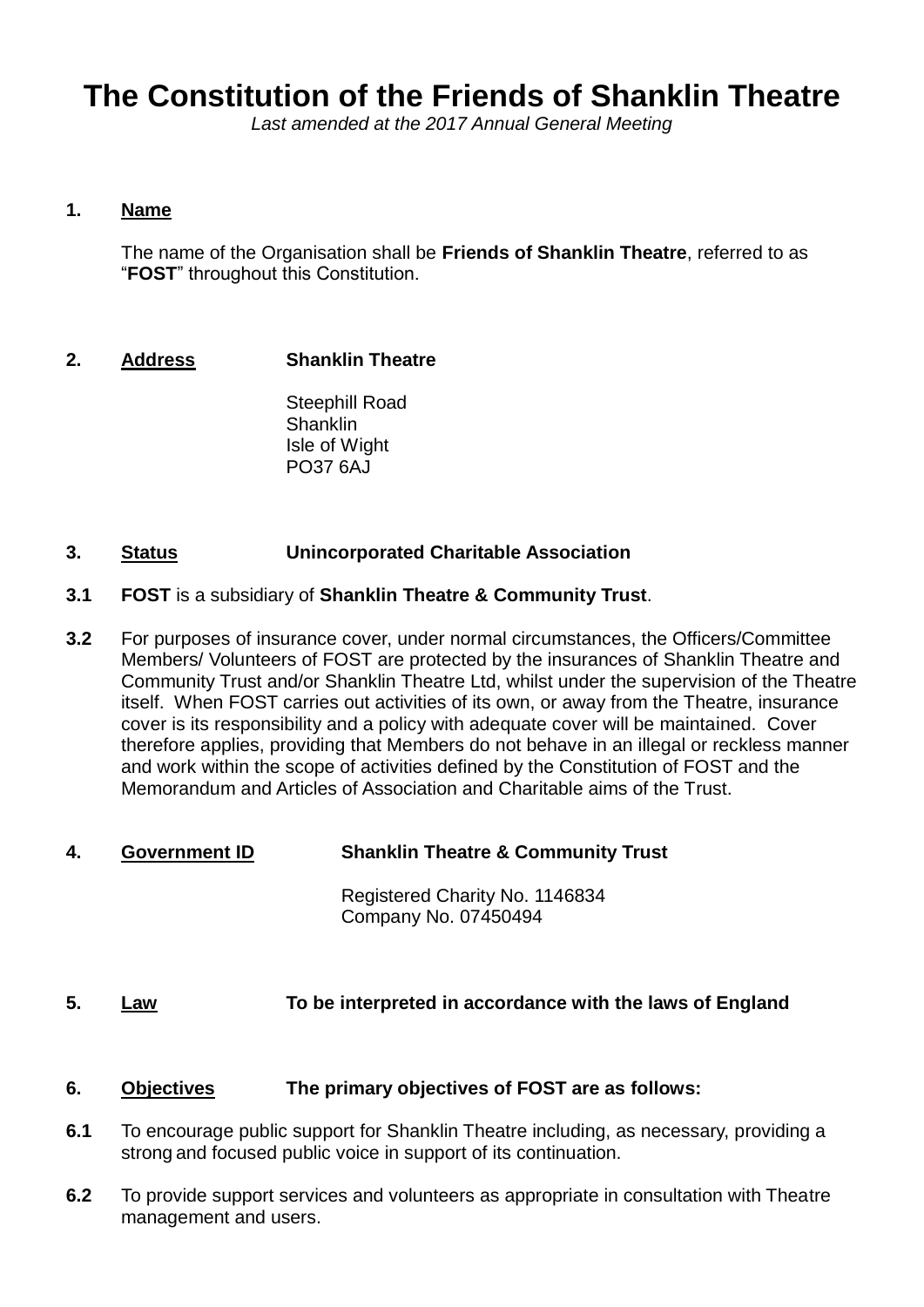**6.3** To undertake any other activities which are directed towards constructive support of Shanklin Theatre, including raising funds to benefit the Theatre.

## **7. Committee**

**7.1** The Committee is responsible for the day to day activities of FOST.

#### **7.2 The Committee will consist of:**

- **7.2.1** Members elected at the Annual General Meeting (AGM), the number of which is determined by the previous year's Committee and conforms to the Government Guidelines - preferably between 6 & 10.
- **7.2.2** Additional members may be co-opted as the Committee deems appropriate.
- **7.2.3** Each nominee can be proposed and seconded by any member. The nomination will be on a form agreed by the Committee.
- **7.2.4** Nominations will close at the commencement of the AGM. If more nominations are received than places available, then the election will be by secret ballot on a paper prepared in alphabetical order.
- **7.2.5** Nominees, currently members of the Committee, will be indicated by an asterisk on the ballot paper.
- **7.2.6** Members present at the AGM may vote for up to 10 nominations as they wish.

## **7.3 The Committee shall make the following appointments:**

- **7.3.1** Officers of Chair, Vice Chair, Secretary, Treasurer & Membership Secretary.
- **7.3.2** Group Representatives to liaise with the Volunteers' Team Supervisors.
- **7.3.3** These appointments may be with or without specified terms, although a term of 1 year or that which is between AGMs is expected.
- **7.3.4** The Committee also has the power to terminate these appointments.
- **7.4** The Committee shall meet at least 4 times a year. The date of each meeting shall be set at the previous meeting. Should any amendment to meeting dates, or additional meetings be necessary, the Secretary shall give 14 days' written notice to all Committee Members.

## **7.5 Voting procedures shall be:**

- **7.5.1** A quorum shall comprise 4 Committee Members
- **7.5.2** 14 days' notice must be given to the Secretary to propose any motion.
- **7.5.3** 7 days' notice must be given to all Committee Members of the proposal.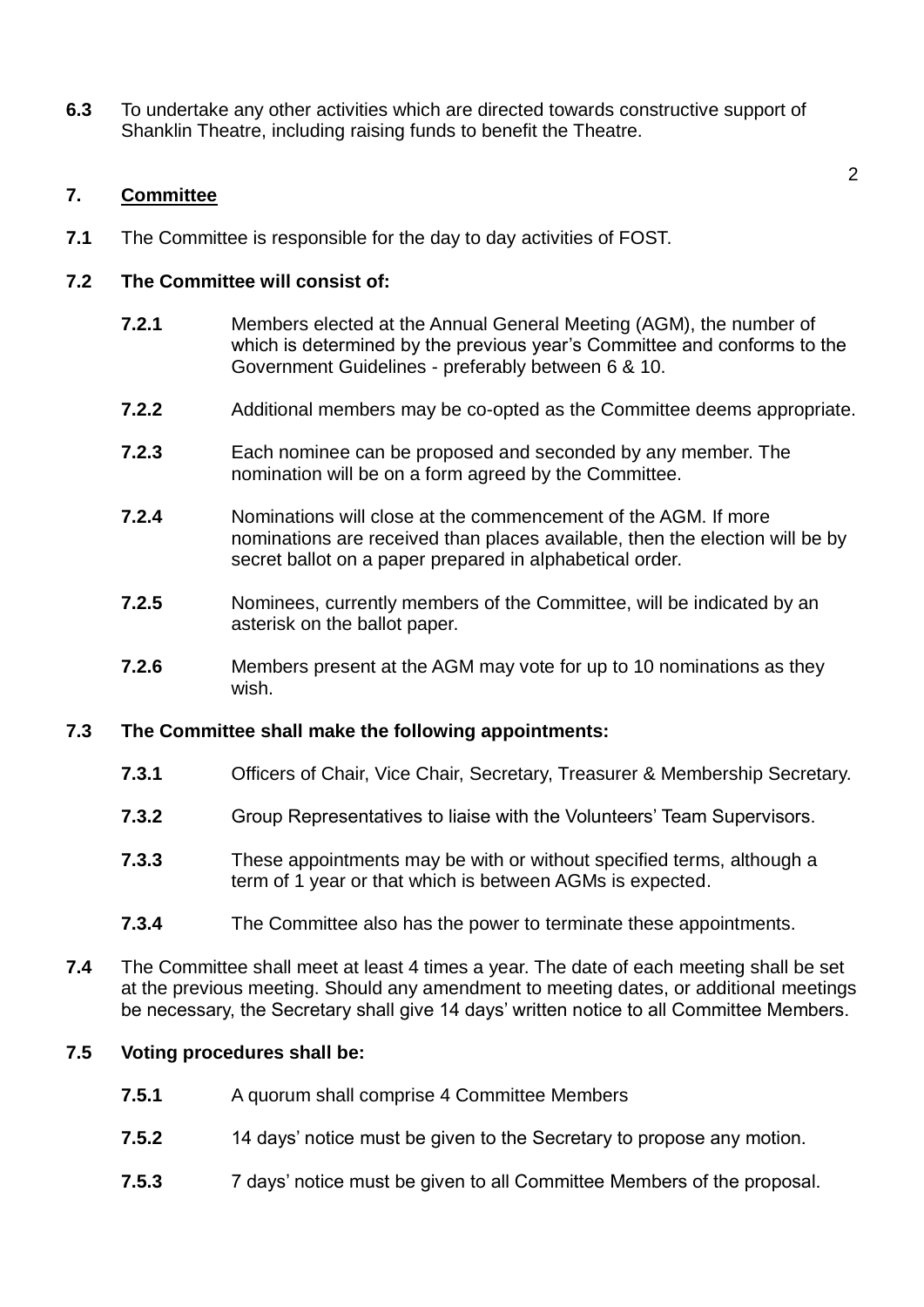- **7.5.4** Supporting documentation must be included with the notice, when available.
- **7.5.5** All voting shall be decided by simple majority of those present and eligible to vote.
- **7.5.6** In the event of a hung vote, the Chair (or Chair pro tem) shall have an extra casting vote.

3

## **8. Membership**

Any individual who supports the continuing existence of Shanklin Theatre as an active venue for theatrical and community-based activities may apply for membership. Applications should be made through the FOST Membership Secretary, together with contact details, including email addresses. *Email is the preferred method of contact by FOST, however, in line with data protection legislation, applicants can opt out of being contacted by email if they so wish.* Members who become volunteers will commit themselves to the FOST Code of Conduct for Volunteers which shall be reviewed annually.

# **9. Subscriptions**

The Committee shall have the discretion to set a subscription for membership of FOST. Amendments to subscription fees must be presented to the membership at the AGM for ratification.

# **10. Accounts and Financial Matters**

## **10.1 The Committee shall:**

- **10.1.1** Keep proper accounting records detailing all transactions undertaken by, and monies belonging to, FOST. These records should be made available to the membership on simple demand at the Box Office.
- **10.1.2** *Draw up a summary of Payments and Receipts each year to 31 March, being the end of the FOST financial year and forward this to Shanklin Theatre and Community Trust, for scrutiny and inclusion by their accountants as part of their own financial reporting each year.*
- **10.1.3** Present the Payments and Receipts account before FOST at the AGM.
- **10.2** *Bank accounts may be opened and held in the name of FOST. Authorised expenses may be paid by Cheque or by an on-line facility. Cheques shall be signed by 2 out of 3 authorised signatories, it is recommended that these be taken from the roles of Treasurer, Chair and one other member of the Committee*
- **10.3** All funds shall be applied solely toward promoting the objectives of FOST as set out in Article 6. No funds shall be paid (whether directly or indirectly) to members, other than legitimate expenses previously agreed by the Committee and incurred on behalf of FOST which will be reimbursed.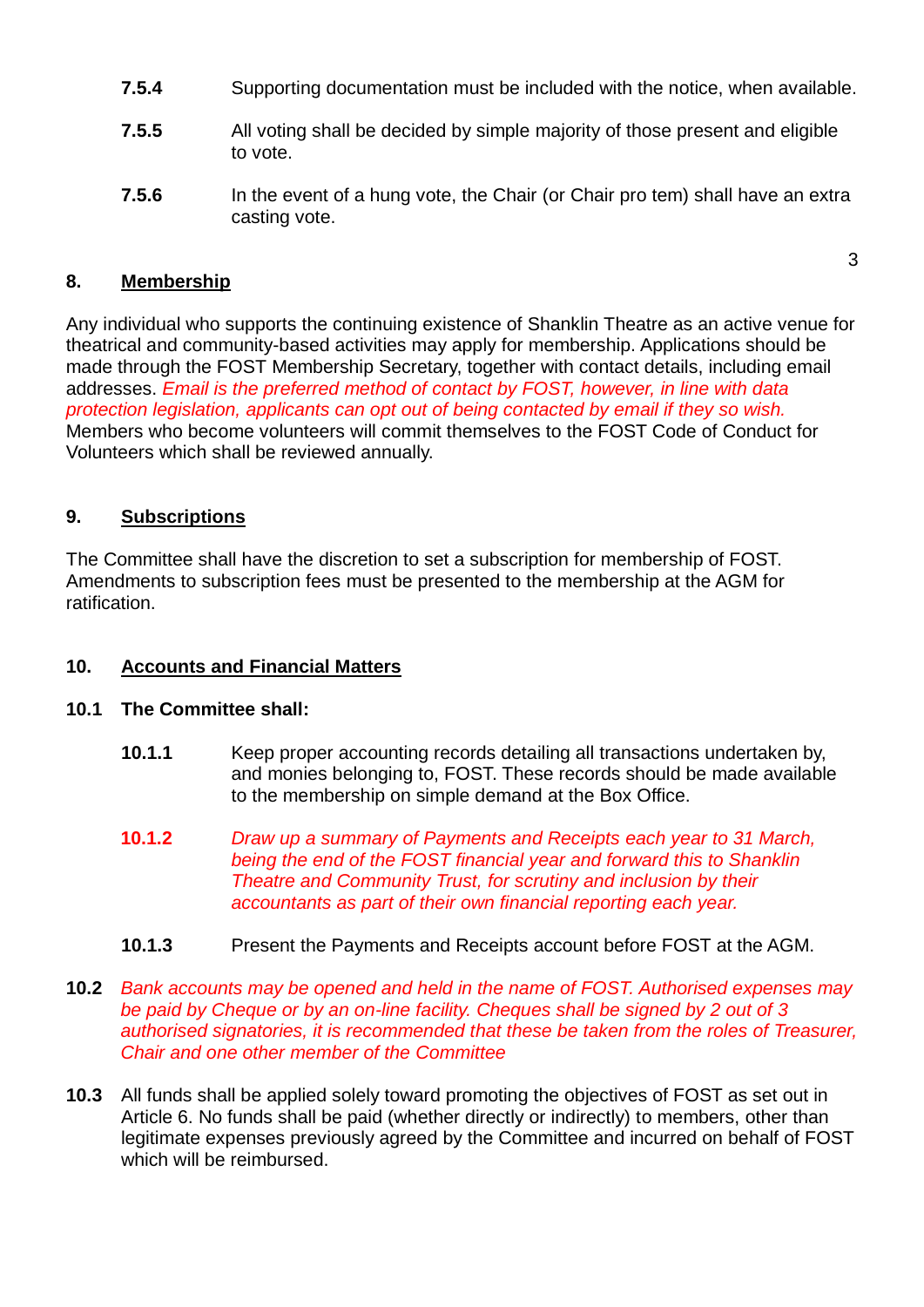## **11. General Meetings**

## **11.1 Annual General Meeting**

- **11.1.1** The AGM shall be held not later than 15 months after the previous AGM.
- **11.1.2** Matters for inclusion on the Agenda at the AGM shall be notified in writing to the Secretary. Any matters so notified less than 7 days prior to the AGM may, at the discretion of the Committee, be held over until the next AGM.

## **11.2 Extraordinary General Meeting**

- **11.2.1** The Committee may convene an EGM at their discretion to deal with a particular matter.
- **11.2.2** The Committee must convene an EGM on receipt of a request for an EGM signed by at least 10% of the current membership. The request must specify the reason for calling the EGM.
- **11.2.3** The purpose of an EGM is to transact only the matter for which it has been called and no other business.

## **11.3 All General Meetings**

- **11.3.1** The Secretary shall give not less than 21 days' notice of General Meetings by posting a notice, stating the time, date and venue of the AGM. All members shall receive a notice by e-mail unless they have otherwise advised FOST that they wish to receive the notice by post or by post if they do not have an e-mail.
- **11.3.2** The individual who is Chair of the Committee at the commencement of the General Meeting shall act as Chair for the duration of the General Meeting. If the Chair is not present, or formally vacates the Chair during the meeting, the Vice Chair shall act as Chair for the remainder of the meeting. Should neither be present, the voting members present shall elect a Chair pro tem for the remainder of the duration of the meeting.

# **11.4 Voting eligibility & procedures shall be:**

- **11.4.1** 10% of the current Membership who are present at the AGM shall be deemed to be a quorum.
- **11.4.2** All votes shall be decided by simple majority of those present and eligible to vote, with the exception of votes on resolutions to change the Constitution, for which see article 12.
- **11.4.3** In the event of a hung vote, the Chair (or Chair pro tem) shall have an extra casting vote.